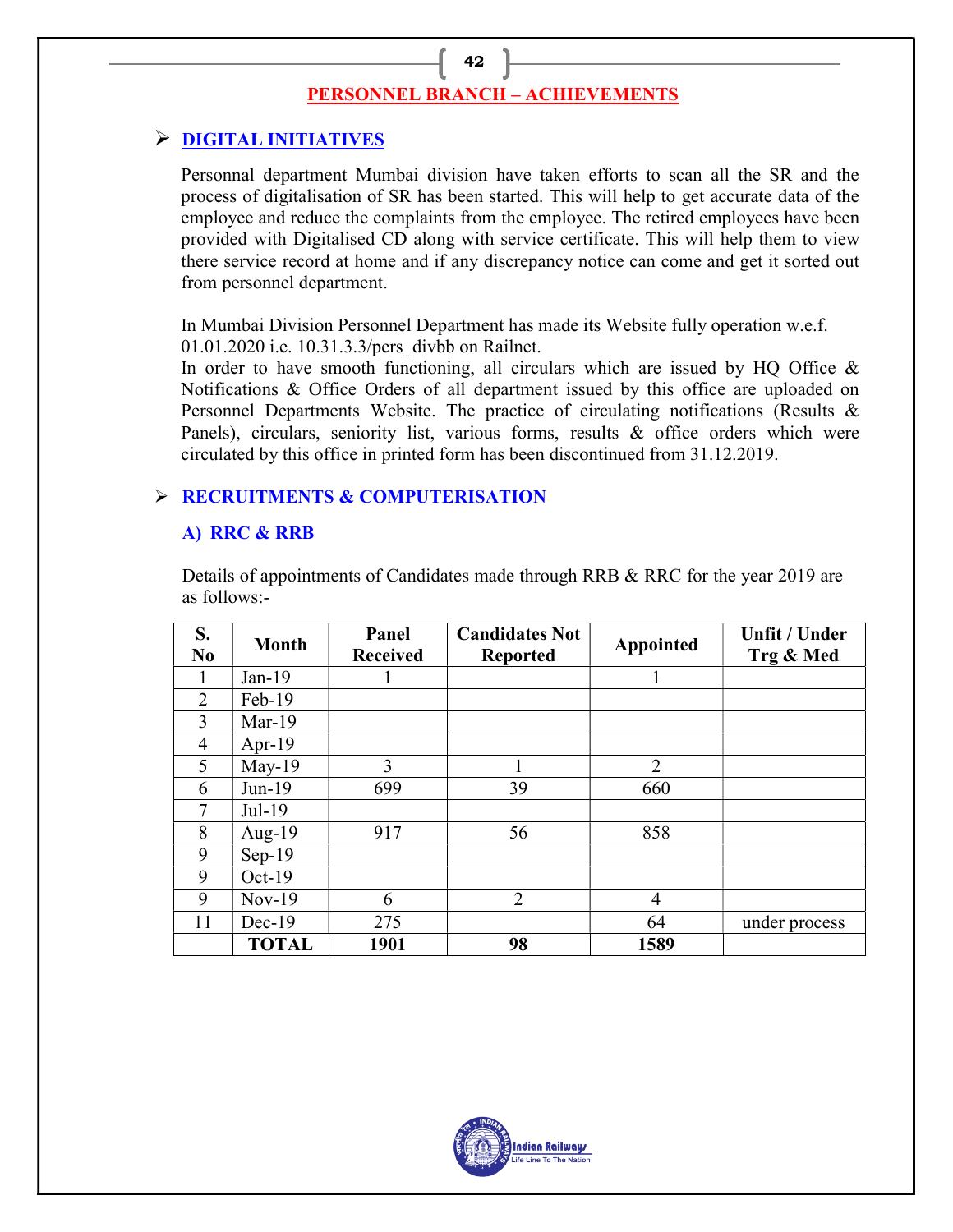#### SMOOTH CONDUCT OF RRC & RRB EXAMINATION

Mumbai Division has successfully and peacefully conducted 07 RRB, 1 RRC & 05 CRC (RPF/RPSF) exams as under:

| <b>S NO</b>    | <b>Exam</b> | Date of Exam         | No. of         | No. of    |
|----------------|-------------|----------------------|----------------|-----------|
|                |             |                      | <b>Centres</b> | candidate |
| 1              | <b>CRC</b>  | 05 & 06.01.19        | 2              | 2730      |
| $\overline{2}$ | <b>RRB</b>  | 21.01.19 to 23.01.19 | $\overline{2}$ | 30506     |
| 3              | <b>CRC</b>  | 16.01.19             | $\overline{2}$ | 969       |
| $\overline{4}$ | <b>CRC</b>  | 17.01.19 to 25.01.19 | $\overline{2}$ | 19402     |
| 5              | <b>RRB</b>  | 22.05.19 to 02.06.19 | 6              | 30919     |
| 6              |             | 29.01.19, 01.02.19,  |                |           |
|                | <b>RRC</b>  | 04.02.19, 08.02.19   | 1              | 3201      |
| 7              | <b>CRC</b>  | 02.02.19 to 19.02.19 |                | 4824      |
| 8              | <b>RRB</b>  | 08.02.19             |                | 1089      |
| 9              | <b>CRC</b>  | 27.03.19 to 05.04.19 |                | 5561      |
| 10             | <b>RRB</b>  | 16.04.19             | $\overline{2}$ | 8207      |
| 11             | <b>RRB</b>  | 10.05.19             | $\overline{2}$ | 8170      |
| 12             | <b>RRB</b>  | 19.07.19 to 21.07.19 | 8              | 10687     |
| 13             | <b>RRB</b>  | 28.08.19 to 01.09.19 | $\overline{4}$ | 3471      |
|                |             | <b>TOTAL</b>         |                | 129736    |

# WELFARE ACTIVITIES

#### $\triangleright$  PENSION ADALAT

 Pension Adalat was conducted in Mumbai Division on 17.06.2019, 23.08.2019 & 16.12.2019. 272 cases were received in total, of which 15 were not tenable. All remaining 217 cases have been disposed off. A total payment of Rs.18,70,526/- was made in Pension Adalat.

# UMID REGISTRATION CAMP

UMID registration camp was organised by Mumbai Division at various station & depots respectively. A total of 15250 employees and their families attended the above camp and availed of the facility.

# > SWACHHATA

As per board directives swachata pakhwada was celebrated on this division during which initiative has been taken to clean the DRM office premises and surroundings. The staff and all officers have given minimum 2 hours towards swachata during the pakhvada efforts have also be made to clean the railway colony and railway station.This helped to achieve maximum cleanliness in the railway offices and colony.



43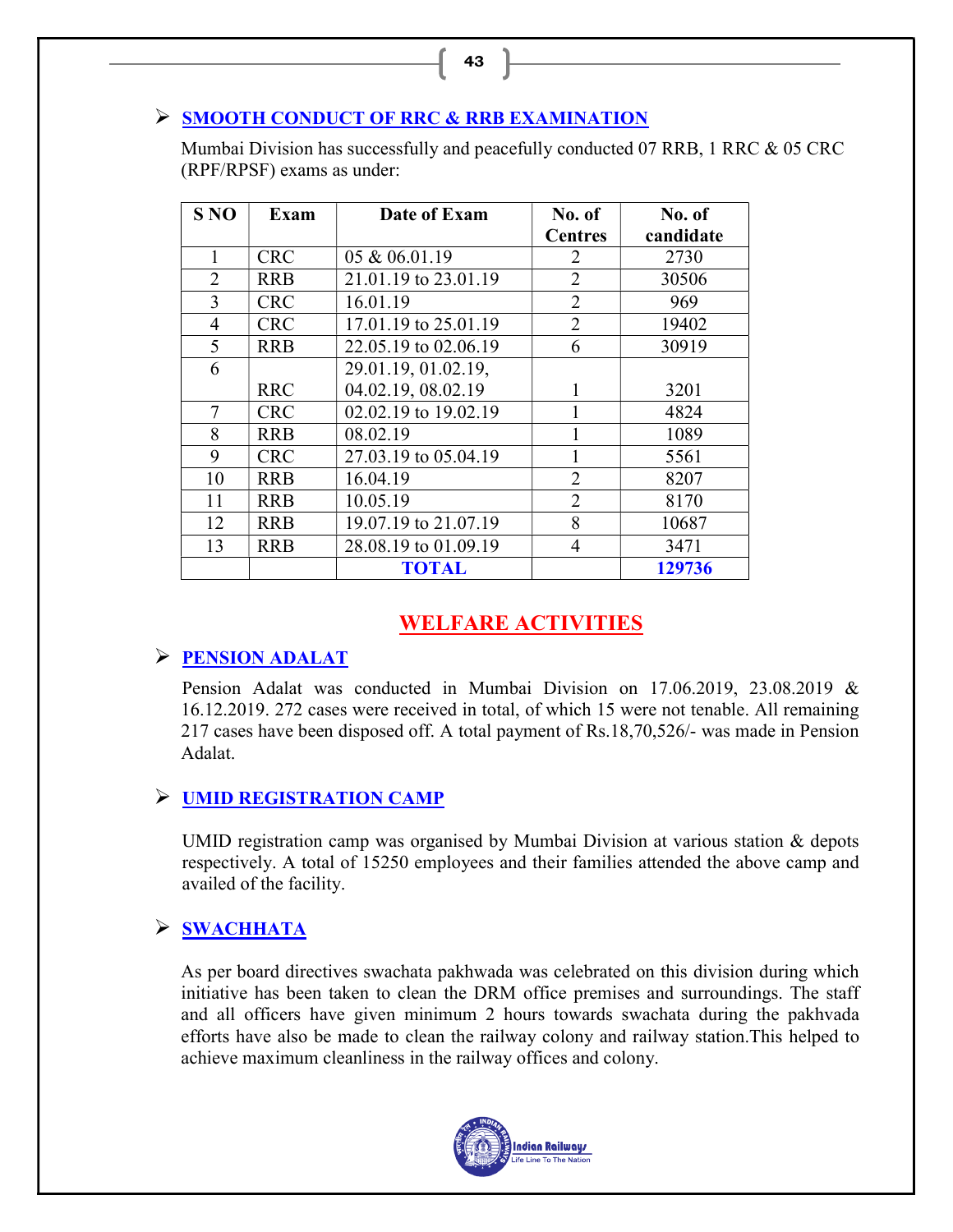# **EXECUTE CAMP** 44

Staff Grievance camp was organised by Mumbai Division at various stations & depots in 2019. A total of 184 grievances were received & 142 grievances were disposed.

## INTERNATIONAL WOMEN'S DAY

International Women's Day was celebrated on Mumbai Division on 08.03.2019 at DRM's Meeting Rom, CSTM and also on all the stations & depots of Mumbai Division.

The Chief Guest was Dr. Mrs. S R Tirkey, CMS KYN and the Guest Speaker was Dr. M. Gangurde (ACMS) & Dr. J. Tirkey Sr. DMO of Kalyan Railway Hospital. Also a Inaugaration of Sanitary Pad Veding Machine, Water Purifier, Ladies Chaning Room accessories done by Dr. Mrs. S R Tirkey, CMS KYN at Sr. DEE (TRS) KYN.

## $\triangleright$  IN-HOUSE TRAINING

Mumbai Division organized an in-house training on Session. All Chief OSs & OSs of all section of Personnel department participated. The in-house training was well organized as follows.

| <b>S NO</b> | <b>Subject</b>                                    | Date       |
|-------------|---------------------------------------------------|------------|
|             | Selection                                         | 13.05.2019 |
| 2           | D&AR                                              | 27.05.2019 |
| 3           | <b>MACP</b>                                       | 07.06.2019 |
| 4           | Service Register Maintenance                      | 21.06.2019 |
| 5           | <b>LARSGESS</b>                                   | 08.07.2019 |
| 6           | Allowances                                        | 22.07.2019 |
| 7           | <b>HOER</b>                                       | 05.08.2019 |
| 8           | 7th CPC Option Forms (Fixation) & Arrears Modules | 12.08.2019 |
| 9           | Compassionate Appointment                         | 11.11.2019 |

# **EXAMING & ESSAY COMPETITION**

Mumbai Division conducted Drawing & Essay Competition, sponsored by WSSC for the children of Railways employees at 8 centers on 08.09.19 & 15.09.19. Total 185 Children participated in Drawing & 166 Children participated in Eassy competition with great enthusiasm.

# EMPLOYEE CAMP

Central Railway Employees Camp was organized by Mumbai Division w.e.f. 05.05.2019 to 14.06.2019 at Haridwar, Rishikesh, Neelkanth, Dehradun, Mussoorie & Dhanolti. 53 employees were attended the camp.

# CHILDREN CAMP

Mumbai Division had organised a children's camp from 24.12.2019 to 03.01.2020 at Udaipur, Jaipur, Jodhpur, Jaislmer, Ratlam etc. Total 46 children participated in the camp by team of 10 Railway persons including 1 Officer. The camp was conducted very smoothly and all the participants enjoyed in the camp. A special 3 Tier AC coach was attached for the same.